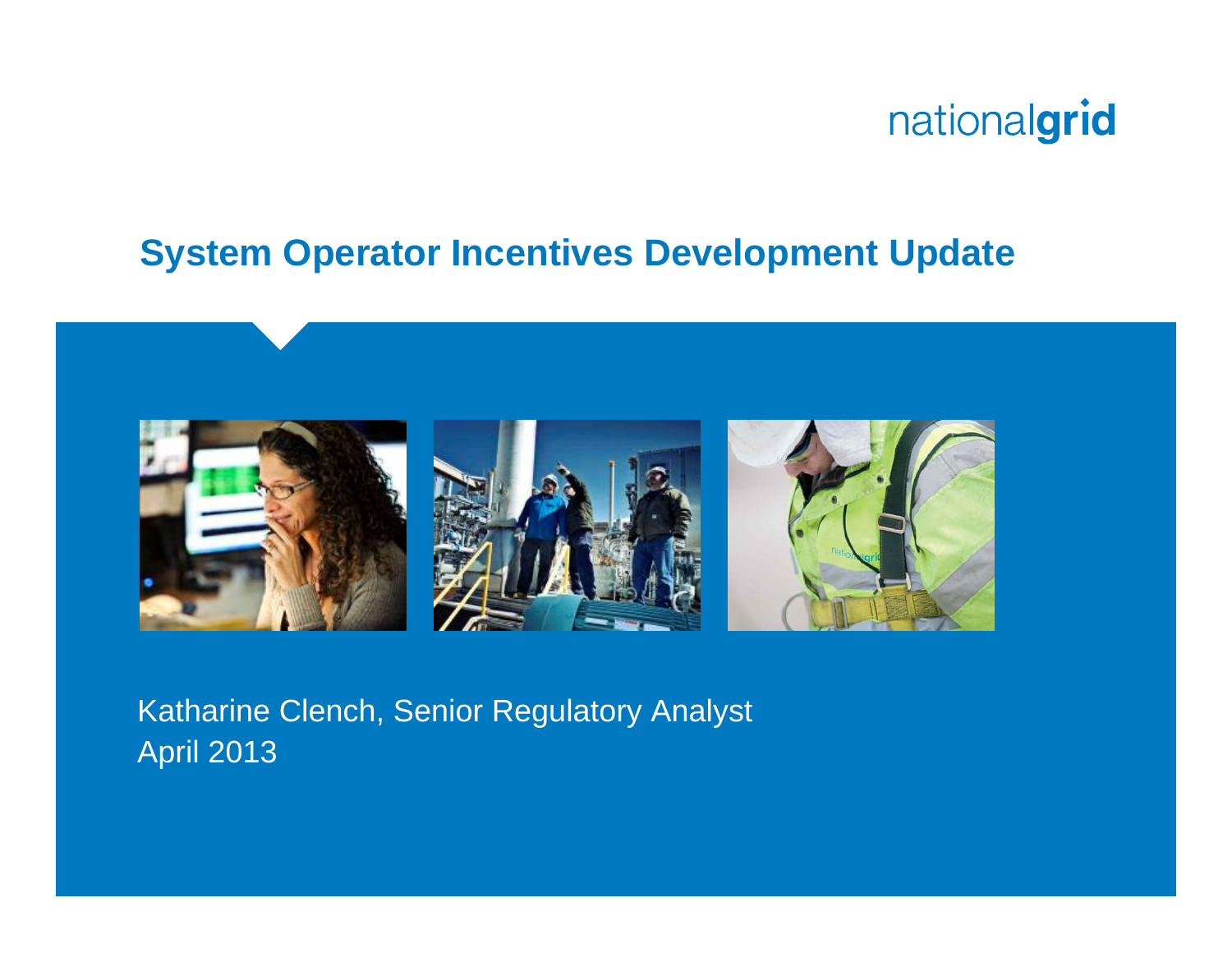#### **Overview**

- Summary of Ofgem's latest set of proposals
- Key points from NGET response
	- An incentive framework is important, however a number of key points need to be addressed
	- We must continue to develop the modelling methodology
- **Proposed timeline to implementation**
- Ongoing modelling work
- Summary and next steps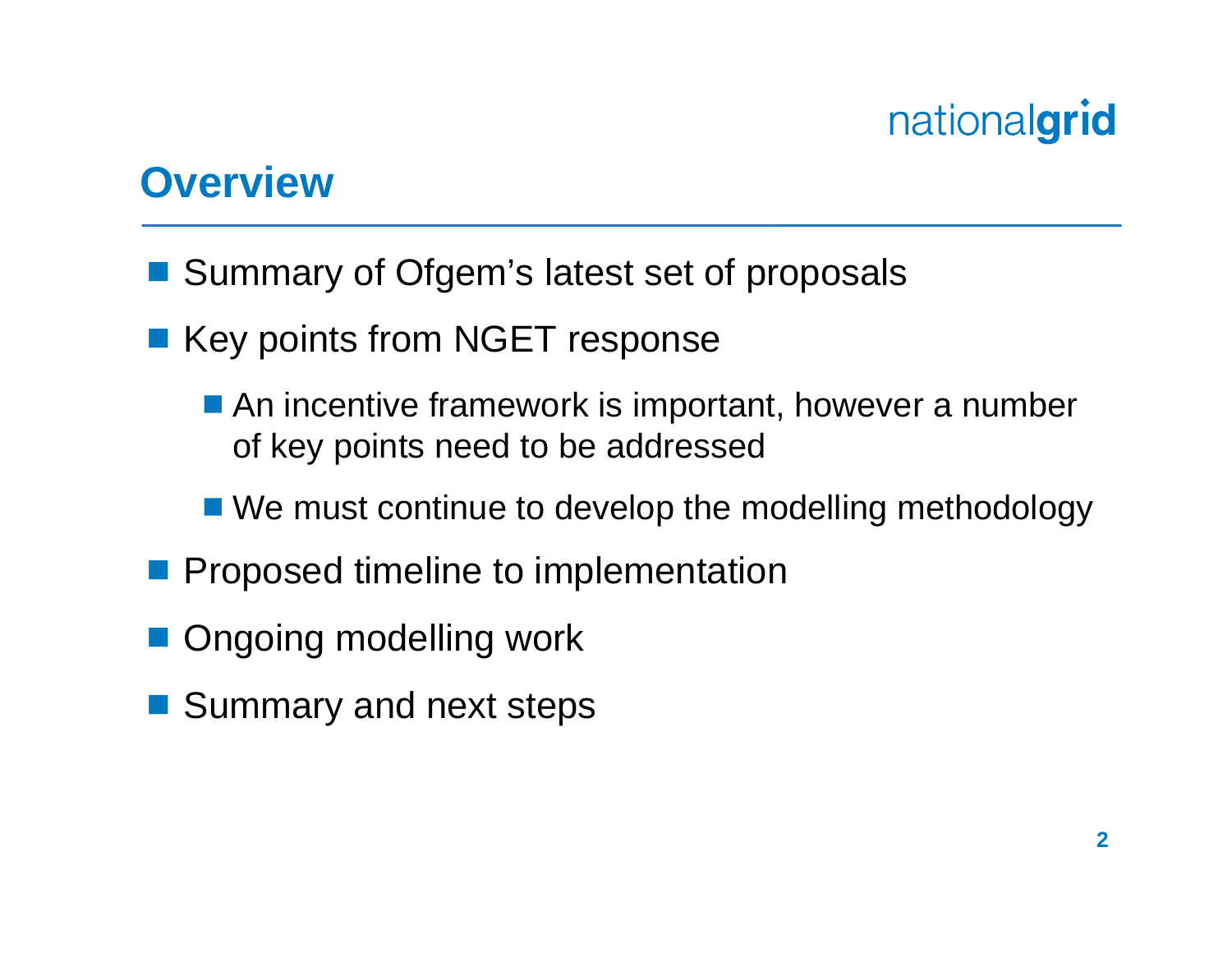#### **Ofgem Proposals (6 March)**

| <b>Scheme</b>                                                  | <b>Ofgem Proposals</b>                                                                                                                                                                                                                                                       |
|----------------------------------------------------------------|------------------------------------------------------------------------------------------------------------------------------------------------------------------------------------------------------------------------------------------------------------------------------|
| <b>Balancing Services</b><br><b>Incentive Scheme</b><br>(BSIS) | • 2 year scheme (2013-15)<br>• Cap/collar of £25m per annum, 25% sharing factor<br>• Modelled targets for constraints and energy<br>• Possible retrospective application from 1 <sup>st</sup> April 2013<br>Question posed on removal of Income Adjusting Event<br>provision |
| <b>Black Start</b>                                             | • Question whether the 2011-13 approach to setting a<br>target would be appropriate given proposal for a further<br>two year BSIS                                                                                                                                            |
| <b>Renewable Generation</b><br><b>Forecasting</b>              | • A new 2 year financial incentive on day ahead wind<br>forecasting error (seasonal targets)<br>Cap/collar of £250k per month $-$ cap at 0% error and<br>$\bullet$<br>collar at 2 times target                                                                               |
| <b>Discretionary Reward</b><br><b>Scheme</b>                   | • Possible scheme to run alongside BSIS to encourage<br>longer term innovation by the SO<br>Cap of £10m per annum                                                                                                                                                            |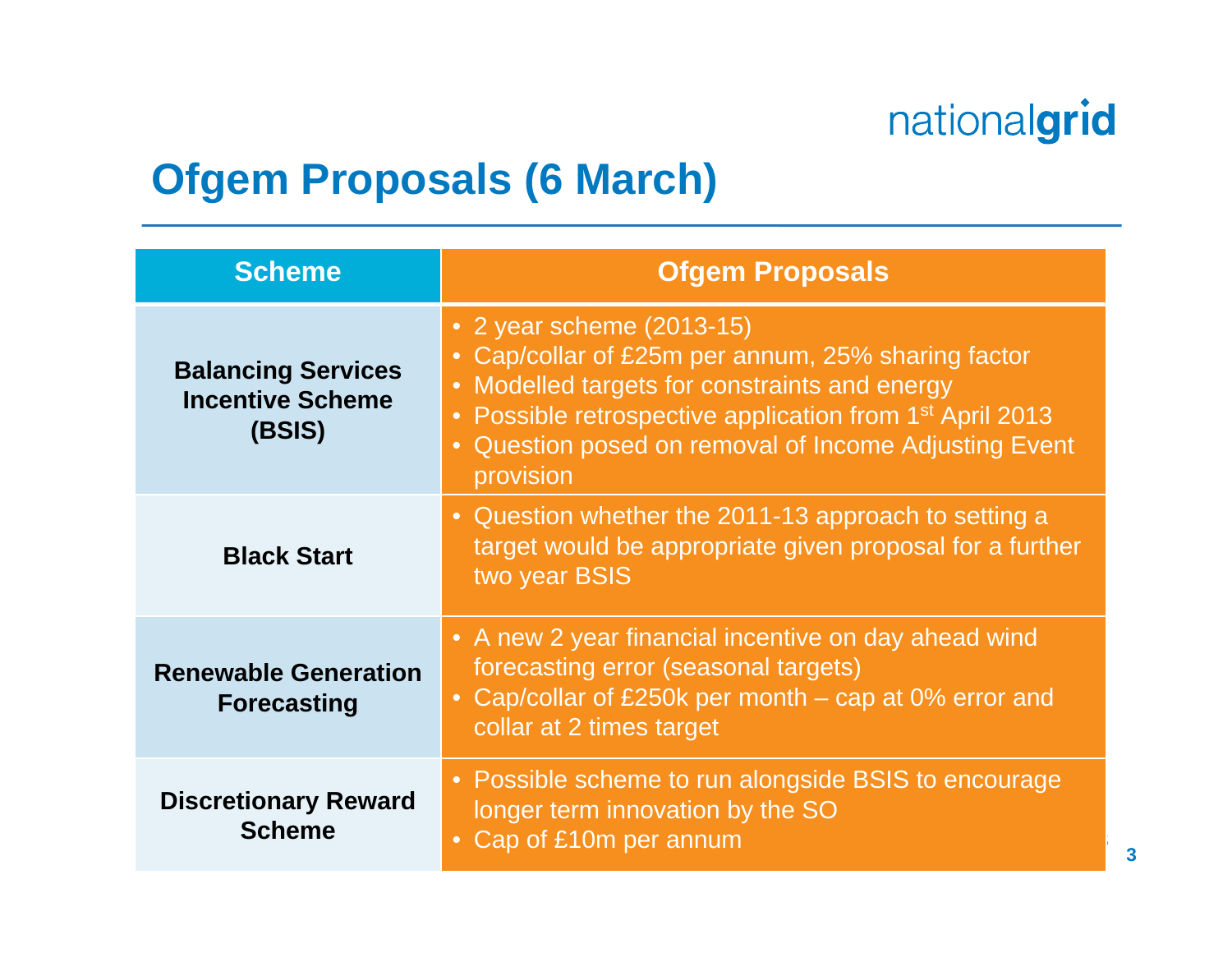#### **NGET Views on BSIS Proposals**

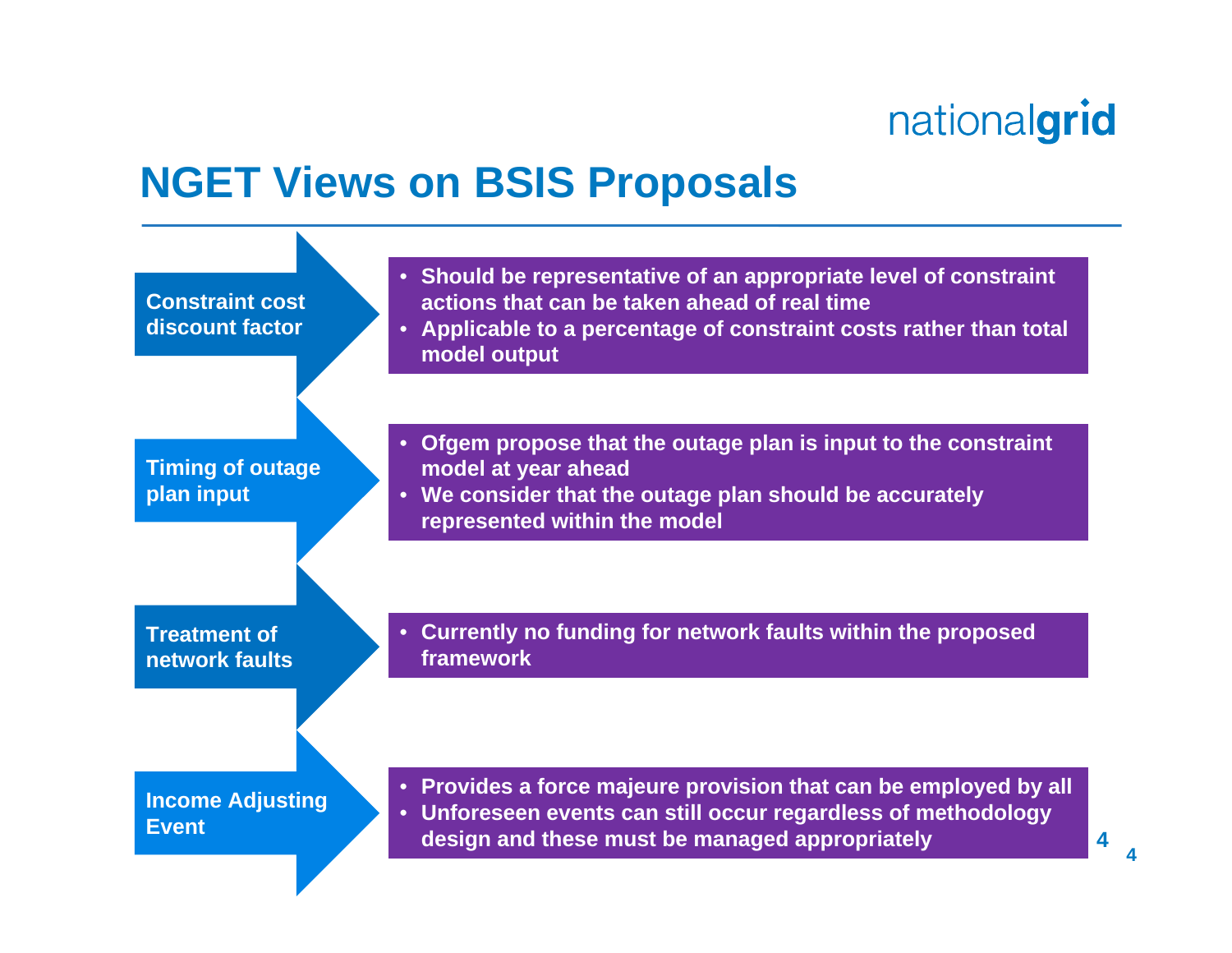## **Ofgem Proposed Timeline**



**5**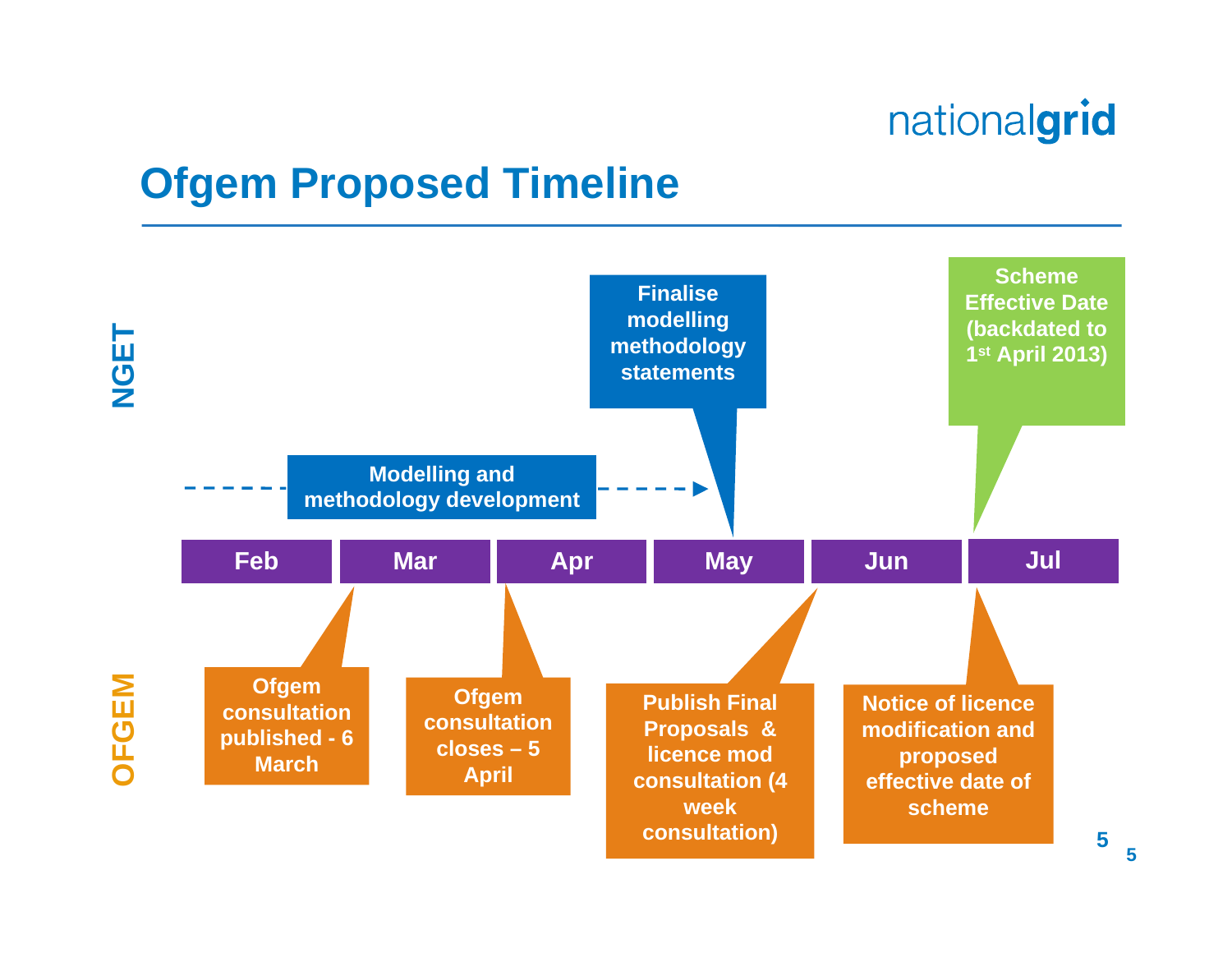#### **Summary and Next Steps**

- $\Box$  **A further two year BSIS scheme ensures that incentives remain focussed in the short term**
- $\Box$  **We must however ensure that the modelling methodology continues to be developed**
- $\Box$  **We continue to work closely with Ofgem towards Final Proposals**
- $\Box$  **Ongoing model development / testing and associated documentation**

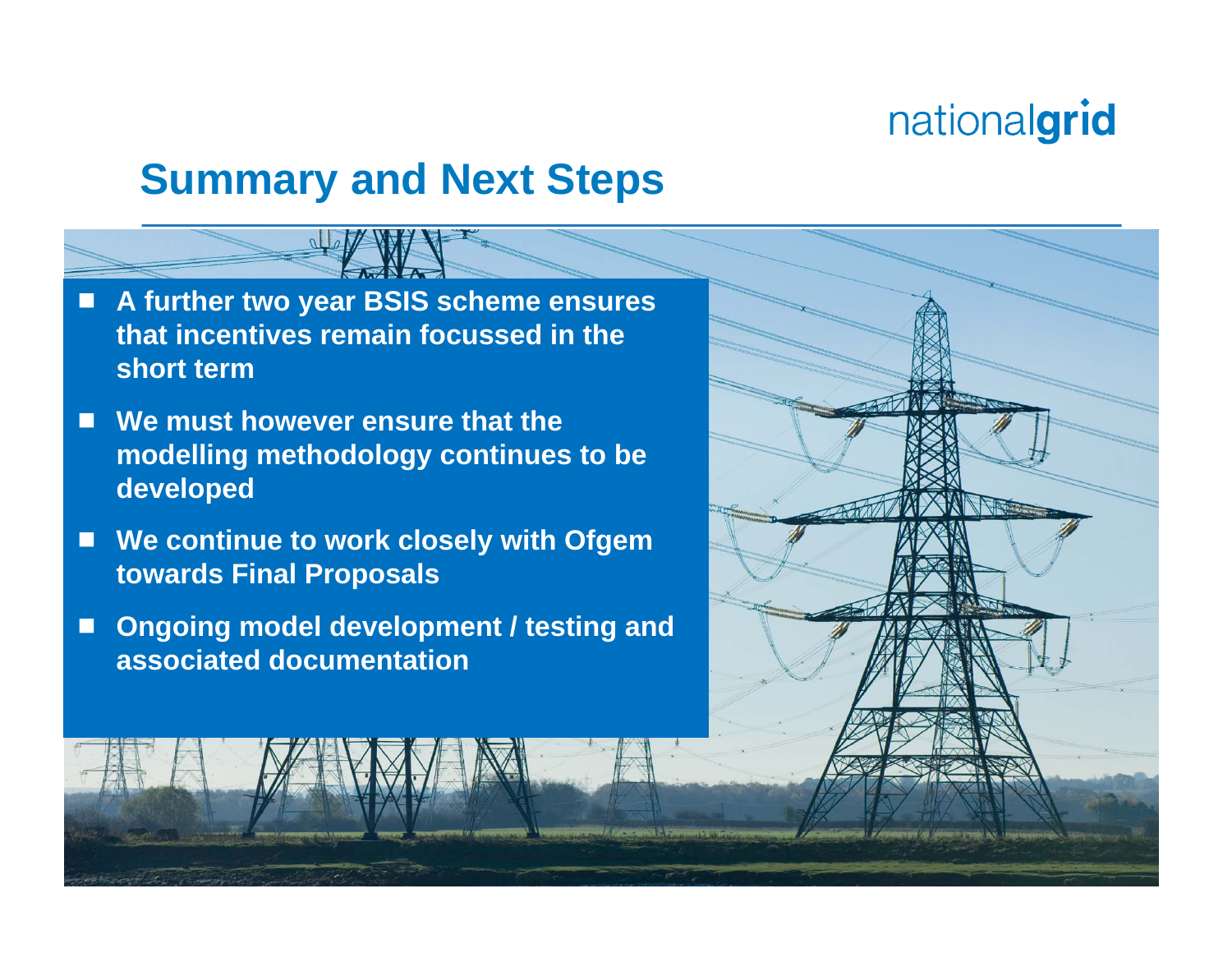## **Key Information**

- Ofgem's consultation document can be found on the Ofgem website (http://www.ofgem.gov.uk/Pages/MoreInformation.aspx?docid=337 &refer=Markets/WhlMkts/EffSystemOps/SystOpIncent)
- Our response to Ofgem's consultation can be found on our website (www.nationalgrid.com/uk/Electricity/soincentives)

**We would welcome further discussion:** 

**katharine.clench@nationalgrid.com**

**or soincentives@nationalgrid.com**